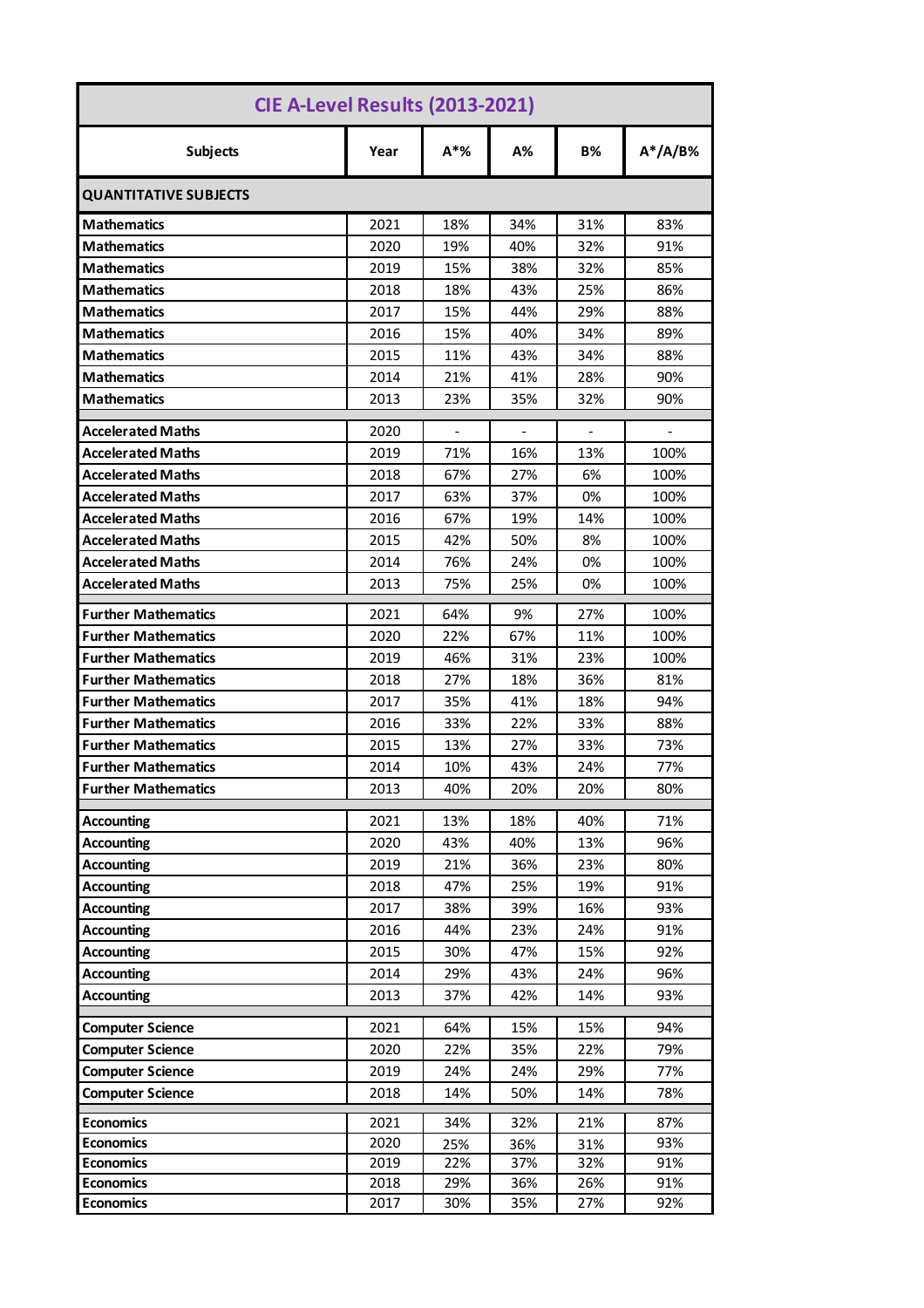| CIE A-Level Results (2013-2021) |      |         |     |           |             |  |  |  |
|---------------------------------|------|---------|-----|-----------|-------------|--|--|--|
| <b>Subjects</b>                 | Year | $A^*$ % | A%  | <b>B%</b> | $A^*/A/B$ % |  |  |  |
| <b>Economics</b>                | 2016 | 24%     | 38% | 31%       | 93%         |  |  |  |
| <b>Economics</b>                | 2015 | 27%     | 34% | 30%       | 91%         |  |  |  |
| <b>Economics</b>                | 2014 | 23%     | 35% | 36%       | 94%         |  |  |  |
| <b>Economics</b>                | 2013 | 16%     | 39% | 31%       | 86%         |  |  |  |
| <b>SCIENCE SUBJECTS</b>         |      |         |     |           |             |  |  |  |
| <b>Biology</b>                  | 2021 | 27%     | 27% | 30%       | 84%         |  |  |  |
| <b>Biology</b>                  | 2020 | 46%     | 32% | 20%       | 97%         |  |  |  |
| <b>Biology</b>                  | 2019 | 38%     | 30% | 19%       | 87%         |  |  |  |
| <b>Biology</b>                  | 2018 | 39%     | 37% | 19%       | 95%         |  |  |  |
| <b>Biology</b>                  | 2017 | 36%     | 43% | 19%       | 98%         |  |  |  |
| <b>Biology</b>                  | 2016 | 48%     | 24% | 20%       | 92%         |  |  |  |
| <b>Biology</b>                  | 2015 | 35%     | 41% | 15%       | 91%         |  |  |  |
| <b>Biology</b>                  | 2014 | 35%     | 33% | 22%       | 90%         |  |  |  |
| <b>Biology</b>                  | 2013 | 25%     | 37% | 31%       | 93%         |  |  |  |
| Chemistry                       | 2021 | 20%     | 27% | 26%       | 73%         |  |  |  |
| Chemistry                       | 2020 | 29%     | 33% | 26%       | 88%         |  |  |  |
| Chemistry                       | 2019 | 25%     | 34% | 24%       | 83%         |  |  |  |
| Chemistry                       | 2018 | 24%     | 30% | 28%       | 82%         |  |  |  |
| Chemistry                       | 2017 | 31%     | 41% | 22%       | 94%         |  |  |  |
| Chemistry                       | 2016 | 29%     | 40% | 19%       | 88%         |  |  |  |
| Chemistry                       | 2015 | 22%     | 32% | 27%       | 81%         |  |  |  |
| Chemistry                       | 2014 | 19%     | 38% | 26%       | 83%         |  |  |  |
| Chemistry                       | 2013 | 15%     | 35% | 34%       | 84%         |  |  |  |
| <b>Physics</b>                  | 2021 | 29%     | 25% | 18%       | 72%         |  |  |  |
| <b>Physics</b>                  | 2020 | 20%     | 45% | 28%       | 93%         |  |  |  |
| <b>Physics</b>                  | 2019 | 18%     | 31% | 29%       | 78%         |  |  |  |
| <b>Physics</b>                  | 2018 | 17%     | 37% | 31%       | 85%         |  |  |  |
| <b>Physics</b>                  | 2017 | 37%     | 37% | 19%       | 93%         |  |  |  |
| <b>Physics</b>                  | 2016 | 30%     | 33% | 25%       | 88%         |  |  |  |
| <b>Physics</b>                  | 2015 | 21%     | 36% | 34%       | 91%         |  |  |  |
| <b>Physics</b>                  | 2014 | 27%     | 44% | 23%       | 94%         |  |  |  |
| <b>Physics</b>                  | 2013 | 20%     | 35% | 37%       | 92%         |  |  |  |
| <b>SOCIAL SCIENCES</b>          |      |         |     |           |             |  |  |  |
| <b>English Literature</b>       | 2021 | 31%     | 44% | 19%       | 94%         |  |  |  |
| <b>English Literature</b>       | 2020 | 26%     | 42% | 26%       | 95%         |  |  |  |
| <b>English Literature</b>       | 2019 | 30%     | 22% | 39%       | 91%         |  |  |  |
| <b>English Literature</b>       | 2018 | 26%     | 53% | 16%       | 95%         |  |  |  |
| <b>English Literature</b>       | 2017 | 4%      | 46% | 31%       | 81%         |  |  |  |
| <b>English Literature</b>       | 2016 | 4%      | 32% | 40%       | 76%         |  |  |  |
| <b>English Literature</b>       | 2015 | 20%     | 27% | 43%       | 90%         |  |  |  |
| <b>English Literature</b>       | 2014 | 28%     | 47% | 25%       | 100%        |  |  |  |
| <b>English Literature</b>       | 2013 | 10%     | 20% | 43%       | 73%         |  |  |  |
| <b>History</b>                  | 2021 | 30%     | 30% | 23%       | 83%         |  |  |  |
| <b>History</b>                  | 2020 | 10%     | 34% | 45%       | 90%         |  |  |  |
| <b>History</b>                  | 2019 | 14%     | 38% | 41%       | 93%         |  |  |  |